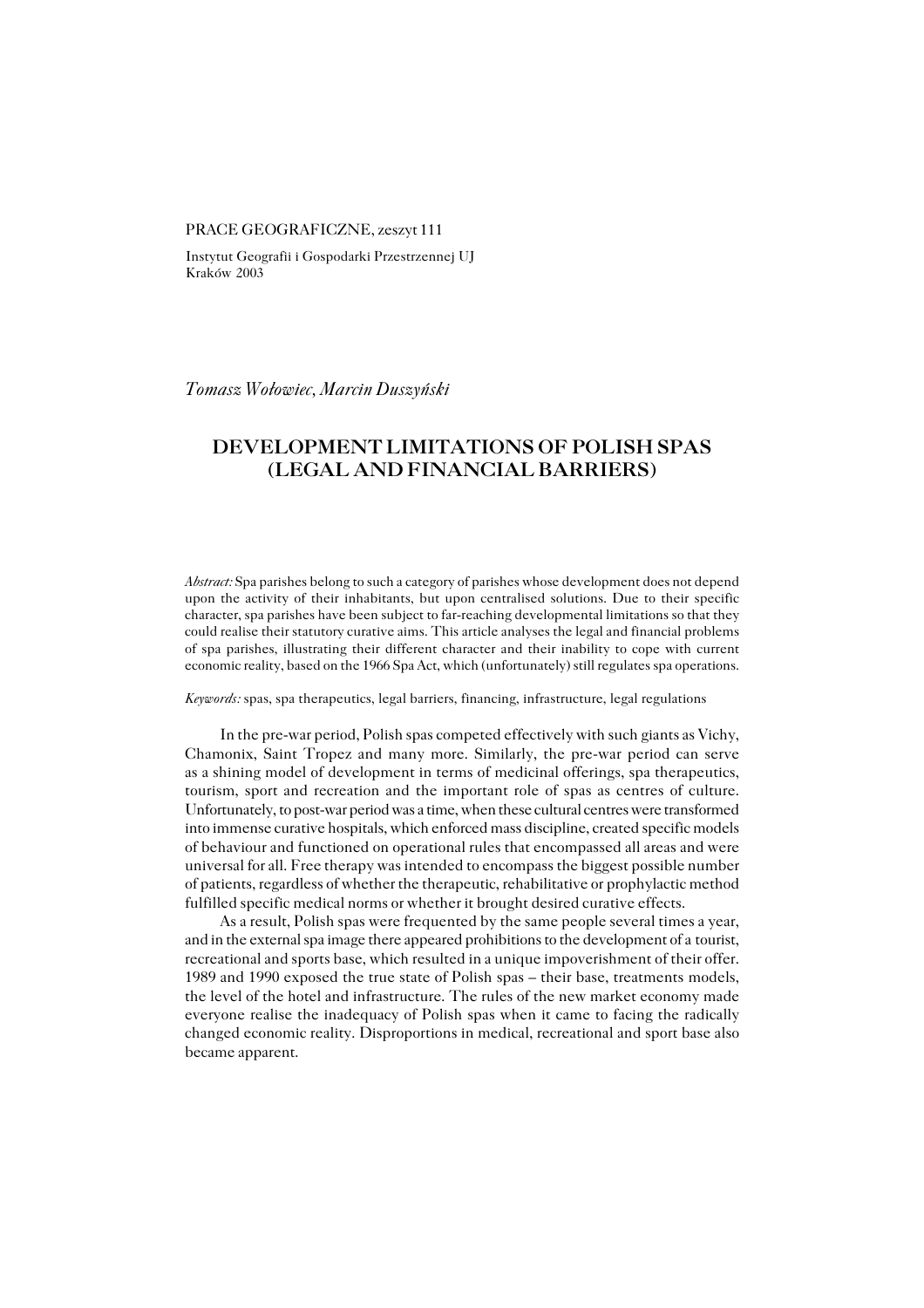Our southern neighbours, Czech and Slovak Republics, began to experience increased tourism, while Polish spas were unable to compete even with the Slovak offer. Visitor rates in holiday homes, boarding−houses, even sanatoria fell to such drastically low levels, that it became financially unsound to accept and serve the minute number of tourists who still came.

There was complete miscomprehension of the fact that a spa is not just a hospital and sanatorium, but also hotels, boarding−houses, holiday homes, that it isn't only thesick, but also the healthy, that it isn't only mineral waters and baths but also skiing tracks, tennis courts, sports halls, gyms, pools and sports parks. As a result, Polish spas are under−invested, and many places haven't managed to regain their previous splendour.

In 2002, Poland has 42 spas and around 70 locations with recuperative properties. Those towns and cities posses a huge and under−utilised healing, tourist and sports−recreational base – close to 45 000 sanatoria beds and over 180 000 tourist beds (Golba 2001). In the towns there is a sizeable number of qualified medical staff and a huge number of un−qualified medically workers who service the tourism and sanatoria customers. This single−sector employment structure, connected to the decreasing client numbers of sanatoria and holiday homes, brings about sizeable unemployment in many Polish spas – 20-30%<sup>1</sup>. The development of those parishes isn't connected with the activity of local communities but with top-down centralised solutions, since they aresubject to far−reaching restrictions of their development that encompass nearly all spheres of life. The restrictions cover (Wołowiec 2001b):

- 1. Prohibitions on locating on parish territory of companies whose activity may in any way negatively influence the natural habitat;
- 2. Prohibitions on locating facilities, whose effect on the environment may not be entirely negative, but which could lead to a potential threat towards mineral water and medicinal minerals resources;
- 3. Prohibitions on locating facilities, that may not cause direct harm to the mineral resources, but the very nature of their activities (for example: trade, transport, communications, food) may inversely impact peace or negatively influence the resting and recuperating customers, and as a result lead to an increased discomfort during their rest or treatment.

As a result of the abovementioned prohibitions, the economy of spa parishes isfocused on medicinal services, tourism and small industry that doesn't endanger the natural healing properties of the environment. Unfortunately, such a shape of spa economic development is extremely dangerous in the time of economic change (like the public health reform, spa privatisations, etc) (Wołowiec 2001b) and makes them very susceptible to changes in demand, as they have become apparent in today's tourism and health, curative industries.

The beginnings of Polish spas didn't promise such a state of affairs. They developed intensively thanks to the 1922 Spa Act, which ensured that spas had a special legal andfinancial status. This enabled Polish spas to compete for decades with European

<sup>&</sup>lt;sup>1</sup> As based on a phone poll conducted in 39 spa parishes.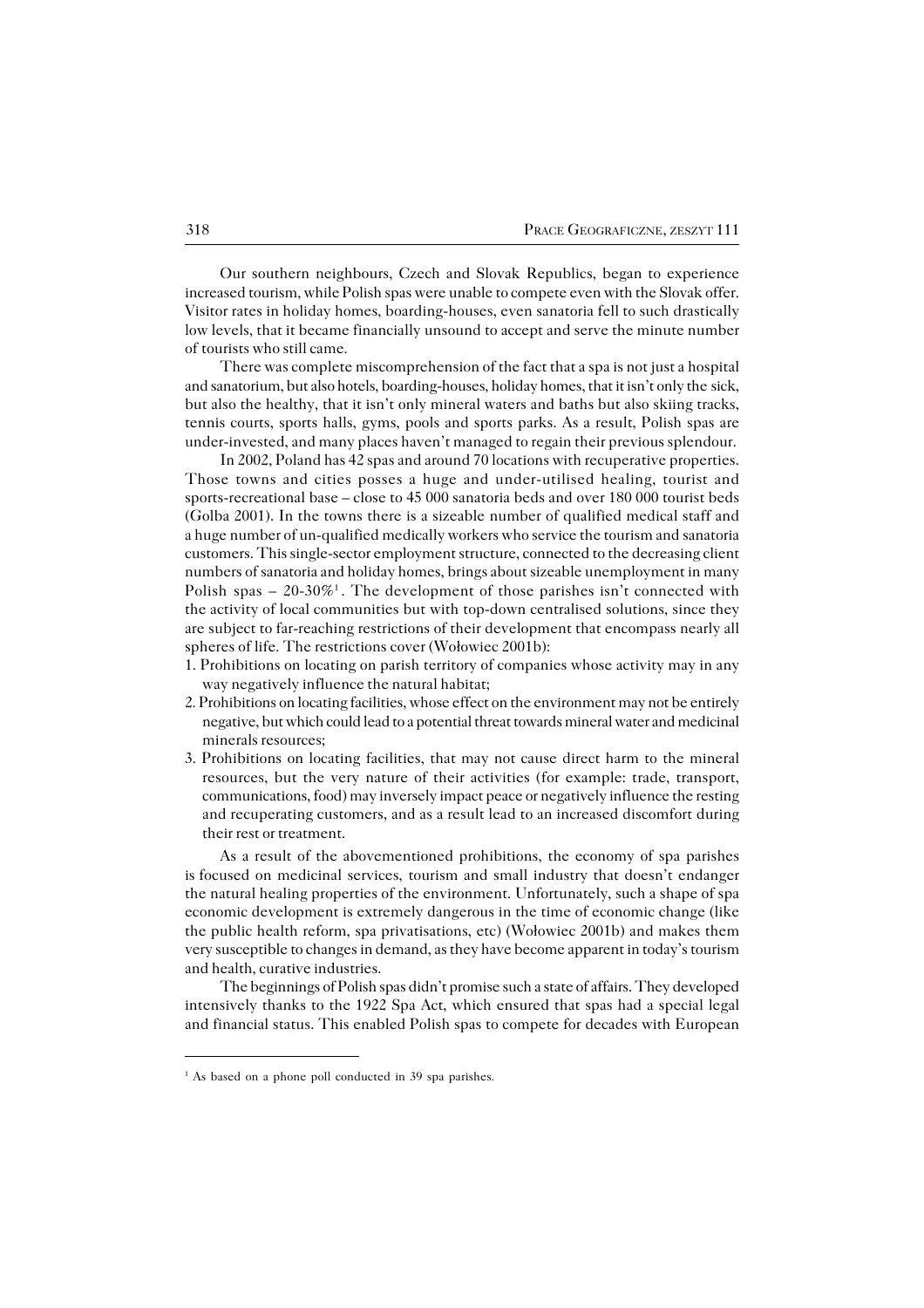facilities. The 1922 Act identified two types of spas: public and others. To gain the status of a public spa, the applicant had to fulfil a set of detailed and difficult requirements, as outlined in the Act. Obtaining such status also resulted in a set of specific privileges – Article 8 of the Act outlined the financial assistance available from the state budget for realising investment projects in:

- waterworks,
- refuse disposal,
- sanitary utilities.

Additionally, the spa, which held a public−utility status, was able to create a Curative Fund, which was funded by a curative rate (tax), fees from companies operating in the parish and fees from concerts, shows, spectacles, as well as penalties and subsidies from the State Budget. Money gained in such way was used for maintaining of:

– the spa orchestra,

- the library and reading rooms,
- mineral water drinking facilities,
- promenades,
- waterworks and sanitary utilities,
- town greenery,
- sports and recreation facilities.

Similar solutions exist in legal regulations outlining the functioning of spas inAustria, Germany, France and Italy. Those countries also posses a system of subsidising and assisting pro−ecological solutions, subsidising gas purchases, etc. Analogies to the Polish Act of 1922 can be seen in the curative rate, which finances the benefits available to visitors − enabling them to use the various curative systems (Staddefeld 1993). The operations of the curative rate are regulated in those countries through special acts relating to communal taxation.

The spa state of prosperity and their solid functional bases have been further sanctioned by a unification act of  $23<sup>rd</sup>$  June 1933 (Dz. U. Nr. 35 from 1933) where a new term appeared – public utility spas.

Pre−war legal solutions guaranteed State support for spas in the realisation of projects in: waterworks, water source, water treatment, sewers, refuse and sanitary utilities. The spa was also able to charge a climate rate of up to 30% of the fees charged to the curative patient.

Unfortunately, 1966 brought about the beginning of spa degradation. The Act of 17th June 1966 on Spas and Spa Therapeutics got rid of the Spa Committee andintroduced the Spa Chief Medical Officer. The Act introduced a negative aspect tospa operations – they became part of the unified funding system under State control. A new term appeared – "spa therapeutics", which was part of the social health system. The Spa Chief Medical Officer wasn't given any powers and his function was a charitable one, for which he received a symbolic remuneration.

The 1966 Act didn't regulate the spa constitution − the overarching thought of the Act is that, if spas exist, there is no need to bother with them. What is needed instead, is the development of spa therapeutics, i.e. widening of the medicinal base, providing the means to heal. The Act does not mention anything about the means of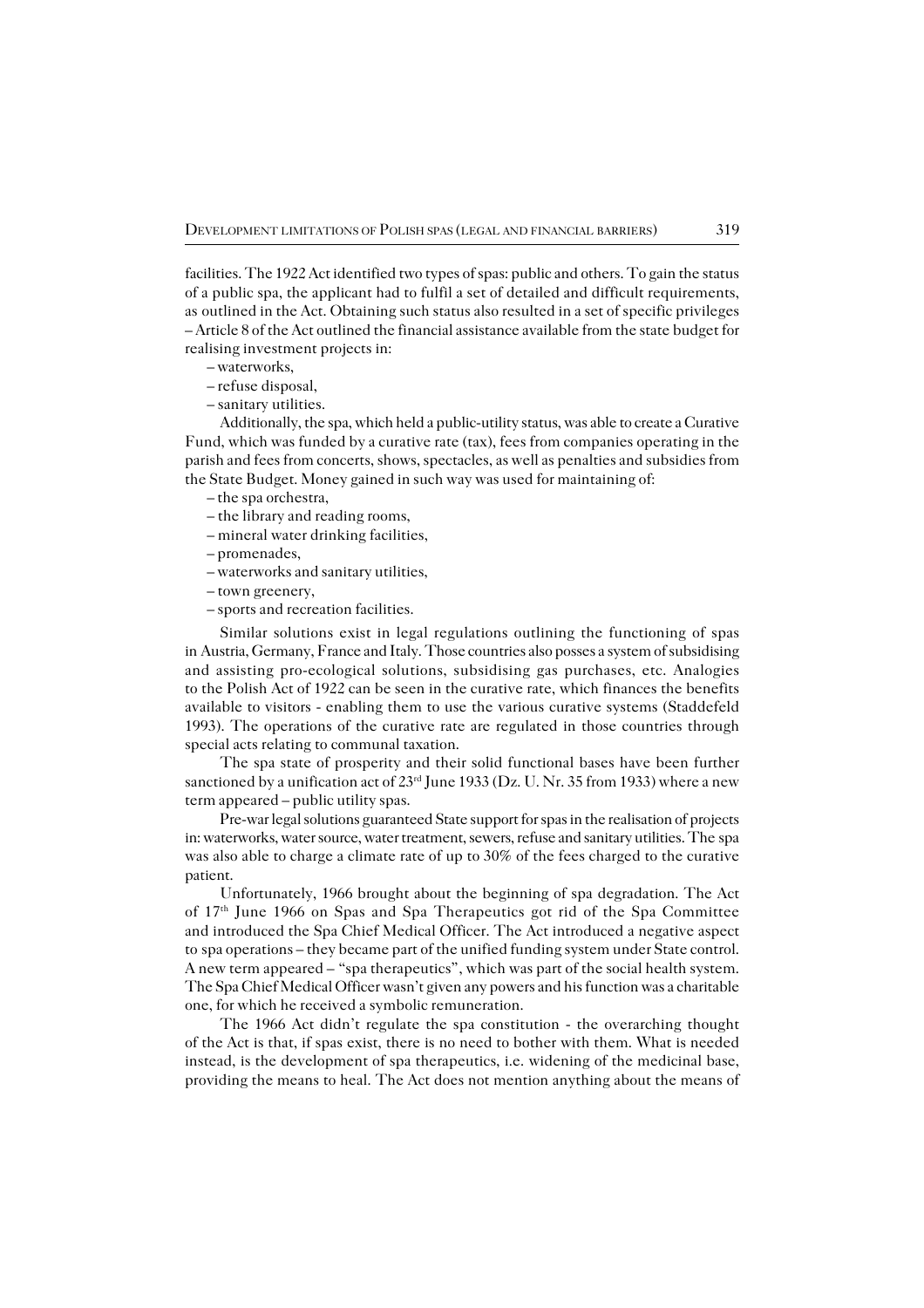upholding and maintaining the sanatorium and healing base. Because funds were passed for the sole purpose of supporting the health vacationer, holiday homes with a higher standard of service were transformed into sanatoriums, whereas the others became so−called prophylactic−healing homes. For years, there were available funds for healing at a spa, yet there weren't any for water treatment plants, refuse, sewers, waterworks, greenery, walk paths and promenades.

The 1966 Act has not only bypassed the creation of suitable legal framework forthe effective administering of a spa resort and the managing of a spa economy, but ithas also completely bypassed the problems related to the very functioning of a spa, focusing instead on spa therapeutics. The Act was passed while State−owned institutions still had a monopoly on the exploitation of healing−related resources, their transformation and trading in them and, as a result, the Act doesn't really contain the appropriate legal solutions necessary to conduct business activity in the free market economy.

On one side, the system denies the spa parishes any power over the spas themselves, yet on the other, it places upon them the following duties (in accordance with article 5 of the abovementioned Act) aimed at ensuring appropriate conditions for spa therapeutics:

- 1. Developing of local economy whilst considering the needs of spa therapeutics and tourist and holiday units.
- 2. Monitoring of spa nature conditions, so that they aren't limited or affected in any negative way.
- 3. Operating of economic entities that fulfil common needs of spa therapeutics and holiday institutions, if there are underlying reasons for the rational utilisation of material resources.
- 4. Fulfilling the needs of health vacationers, holiday−makers and tourists in terms of communal, cultural and service−side equipment.

Such serious duties require extensive financial resources, but the lawmakers only outlined (in Article 12) their financing as coming solely from spa rates, which make up a minute portion of spa parish budgets<sup>2</sup>. The lack of financial resources has lead to the situation when Polish spas have transformed into:

- single function spas, whose very reason for existence is spa therapeutics.
- characterised by single−sector employment.
- devoid of the communal, healing and ecological infrastructure.
- devoid of infrastructure surrounding the spa system, i.e. of recreational and sports infrastructure.

Article 3 of the 1966 Act (and Acts related to it) illustrates clearly the operational limitations and extensive duties placed upon the spa parishes − it requires that each spa had its own Statute. The Statute defines: spa borders, the territory under curative

<sup>2</sup> Based on a survey of 25 spa parishes, contained in *Structural Analysis of Parish Tax revenues, 1992−1998,* Urząd Gminy Uzrdrowiskowej w Krynicy, typescript, 1999. The percentage of these rates in the income of analysed budgets varied between 0.01−004% of total budgetary revenues.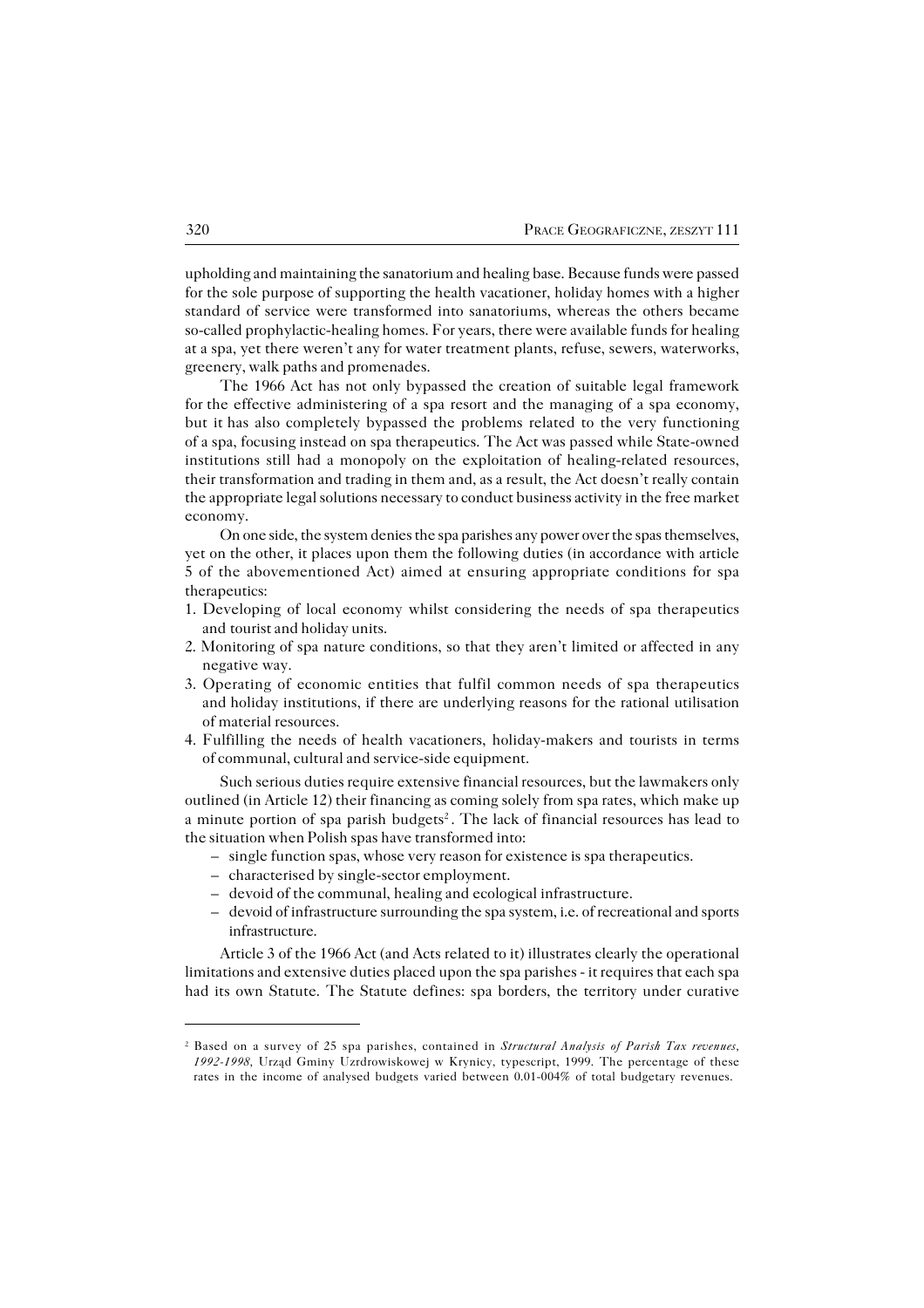protection, the activities, which due to their effects upon the ecology and the environmental factors, may be undertaken only after reaching an agreement with the Spa Chief Medical Officer. It also outlines matters, which due to their importance for spa therapeutics have to be agreed with the Health Minister.

The protective area of a spa region consist of Zones A, B and C, in which there are extensive restrictions regarding the possible economic activity that can be undertaken, the building of new structures, renovations, road traffic regulations, even the placement of advertisements and information posts. All activities in this area require prior agreement from the Health Ministry.

For the protection of therapeutic waters and other natural resources, a mining zone is created within the spa, defined in the Act of 4<sup>th</sup> February 1994 by the Geological and Mining Law. The territory defined as a mining zone is under strict and detailed commercial regulations, focusing on the overarching goal of preserving water reserves and other mined resources. Each and every investment project has to be agreed with the Regional Mining Commission.

In the case of investment projects being located in the vicinity of mineral water wells, or in the area directly affecting them, the investor is duty bound to create a socalled movement map and agree the investment project with a mining supervision body and the Health Ministry. Within a mining zone, there is a requirement to posses waterworks, water treatment, refuse disposal infrastructure, located outside the protective zone.

An additional burden on spa parishes results from Article 145 of the Geological and Mining Law, according to which, when it comes to preparing the spatial utilisation proposal for the mining zone owned by an entrepreneur, half of the financial burden is carried by the parish, on whose territory does the mining zone lies. It can be said that the mining zone prohibits form:

- locating of entities negatively affecting the natural environment.
- locating objects, whose continued functioning could lead to the endangering and degradation of healing waters and minerals.
- any activity that could lead to a change in the underground water table.

Additional limitations and duties placed upon spa parishes result from the Act of 31<sup>st</sup> January 1980 regarding the Protection and Shaping of the Environment, and the executable laws published in its aftermath. According to those laws, spa territory is subject to special protection with enhanced environmental protection standards including noise and dust emissions. To fulfil the standards, spa parishes must realise many pro−environment investment projects and realise tough management regulations. Spas create conservation zones regarding housing and infrastructure development andenvironmental protection, regarding especially natures zones (health, nature and national parks). Their creation is not only subject to the upholding of management rules prevalent in zones, but also with extensive financial outlays for their maintenance.

According to Article 28 of the 28th September 1991 Act regarding the forests surrounding spas, forests are created. They are characterised by very specific regulations regarding forestry management – those forest are created to enhance the retention ofwater reservoirs and enhancing the therapeutic values of the spa's climate.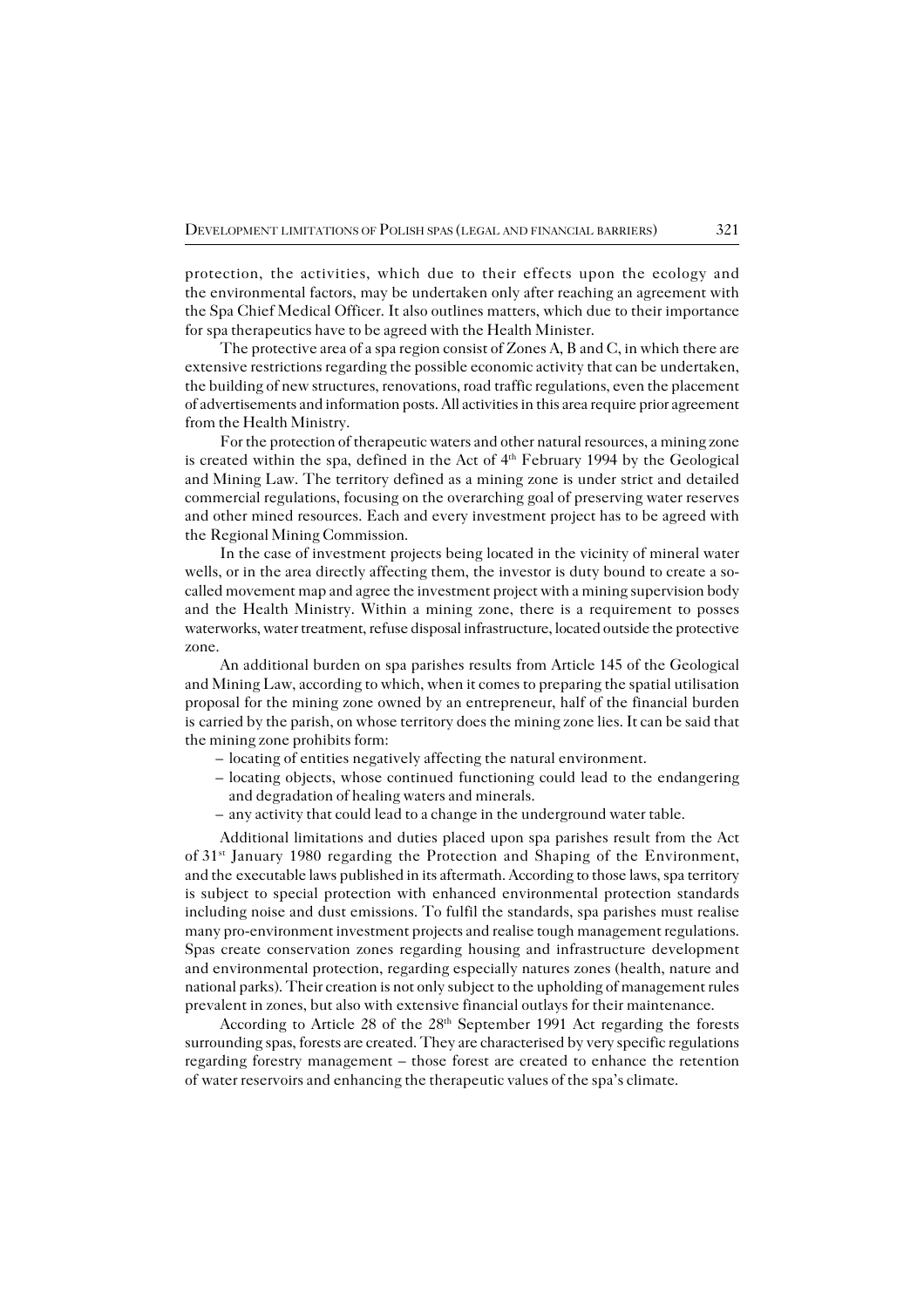Aiming at maintaining the climate of Polish spas, the parishes are prohibited from running any economic activity or locating objects that may change the environment ornegatively affect it. Spas face a very high level of unemployment. Of course, there are new employment places appearing but not in sanatoria or holiday homes, but rather in institutions undermining the healing properties of the place. The consequences ofrecently conducted reforms (social and medical insurance, the health service, etc.) negatively impacted spa operations – the introduction of fees for food and board in sanatoriums drastically reduced the number of visitors, which resulted in a mounting need to change industries (to hotels for example) in spa therapeutics and a reduction inthe highly−qualified medical cadres and the sanatorium−medical base, which may lead to an irreversible degradation of the spa curative characteristics.

The abovementioned spa parish problems mean that any parishes that have spas on their territory have to abide by many operating restrictions, including: environmental protection, sanitary, building, geological and mining standards. Such limitations prevent local populations from benefiting from development opportunities available to other parishes.

On the other hand the problems impose duties unknown to non−spa parishes. The duties are aimed at not only providing restitution for the abovementioned extensive restrictions but also to allow for appropriate treatment and prevent the patients from experiencing any discomfort during their curative stay or treatments.

Restrictions in economic activity mean that the Economic Activity Act and its related laws, that assure unrestricted functioning for any entity regardless of its organisational and legal form, are of reduced importance in spas.

Fulfilling the requirements of Article 5 of the Act on Spas and Spa Therapeutics regarding environmental protection and the conditions for the spa's functioning within the communal, cultural and supporting services infrastructure means that spa parishes have expenditure for spa activity unknown to other parishes and related to (Golba 2001) :

- the realisation of pro−environment investment projects (waste treatment, trash disposal, collectors, gas heating) that pass up−rated criteria regarding their exploitation and environmental pollution (spa norms),
- maintenance of Spa Parks and immense areas of greenery and recreational spaces,
- building and maintenance of walkways, parks and Spa Orchestras,
- maintaining of cultural centres,
- maintaining of libraries and reading rooms for curative visitors,
- maintaining of the communal infrastructure that is of higher standard (sidewalks, roads, flowers, street lighting, communication, etc).

Wanting to fulfil such requirements spa parishes must focus on:

- That geological and geographical resources, including curative resources (mineral waters, gasses, peloids), climactic or sea−related conditions don't loose their curative characteristics,
- That the surrounding landscapes, the infrastructure and architectural shaping of the environment and the town's development were strongly protected from influences that might endanger, negatively affect or destroy the curative characteristics of the area.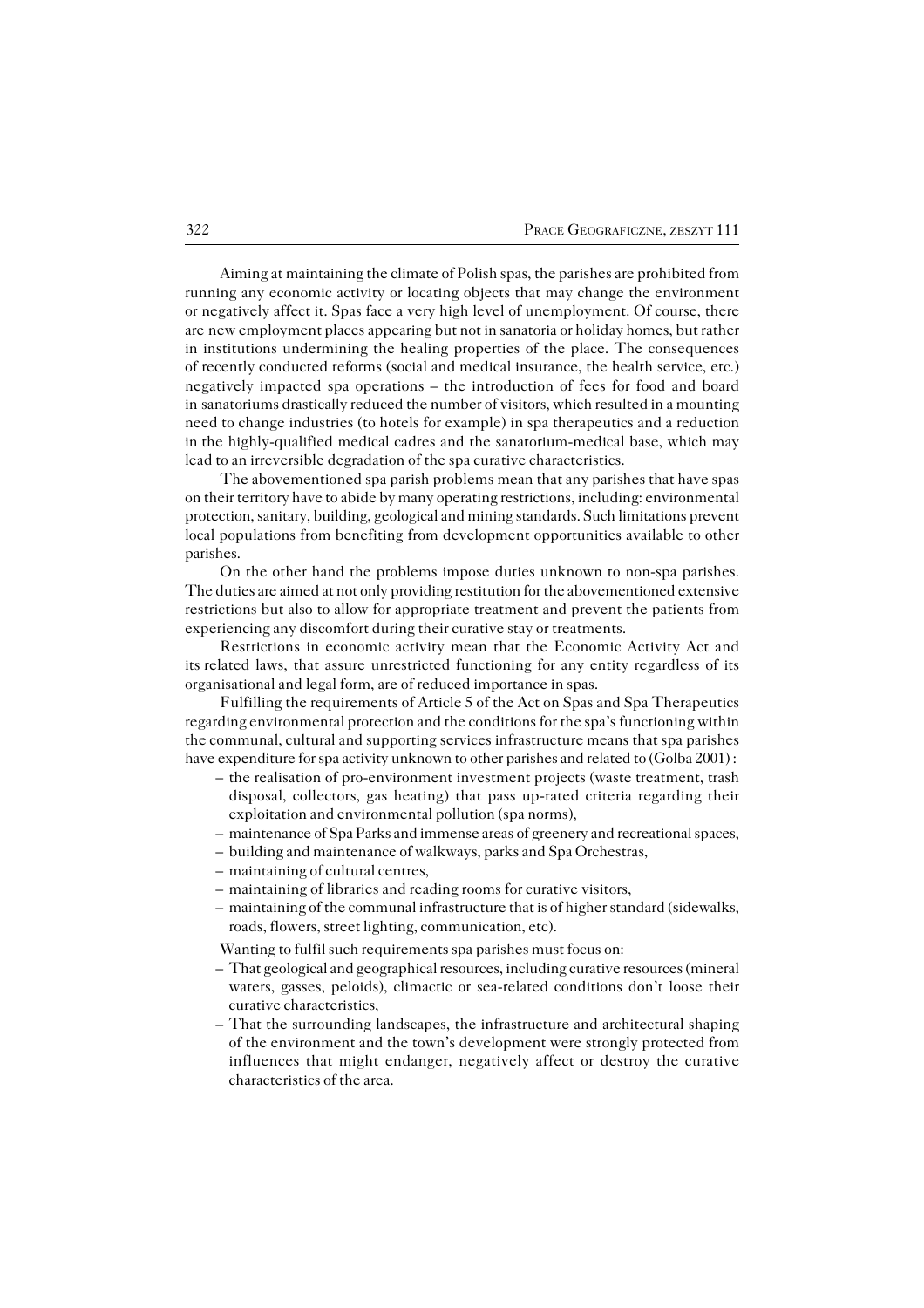Its is clear, that spa regions have been subject to far−reaching limitations and protective restrictions, whose fulfilment is very expensive and leads to the restricting of the region's development. All this means that spa parishes are unable to acquire the necessary resources to fulfil the requirements through increased economic activity, but realise them purely thanks to the wealth of their inhabitants. Spa parishes face increased costs unknown to other parishes, and they are simultaneously loosing noticeable income due to economic restrictions, but also due to the introduction of various tax breaks andfee reductions for entities conducting economic activity on spa territory (Wołowiec 2001) . They do not earn appropriate income from taxes and fees for activity, for the existence and operations of which they undertake direct financial efforts – for example from sanatoriums, for their right to exploit mineral and curative waters (Gilowska 1996).

Existing laws, with their inherent discounts mean that spa parishes have no right to gain incomes due to (Wołowiec 1999) :

- a reduced by 60% building tax, that is paid by sanatoriums, spa hospitals, prevention clinics and other curative institutions,
- lack of any taxes from historical buildings,
- low exploitation fee (the symbolic fee charged for curative waters),
- a low equalisation subsidy (when calculating the subsidy the patients are not considered, even when they spend an entire year at the spa and thus raise the number of inhabitants, and who have needs much more specific and sublime than parish inhabitants).

Imprecise statements in the Act of 12<sup>th</sup> January 1991 regarding Taxes and Local Fees mean that sanatoriums, as medical institutions, pay the building tax with a 60% discount, compared to holiday homes, i.e. according to the rates for "other land", instead of the rate for land and buildings "related to commercial activity" (Wołowiec 2001) .

Polish spas should be made interested in developing their curative characteristics (instead of their limiting) through an appropriate State policy. Unfortunately, each fee, rate or tax discount, and the resulting spa parish income restrictions, mean that the local populace is forced to carry the financing of tasks that do not lie within the local government's mandate. Spa parishes are not demanding any preferential treatment, only equal opportunities for their development. It is unquestionable that spa parishes are realising missions that are not related directly to the parish mission statement and for people who are not its citizens with funds from its own inhabitants. An ideal solution would be the creation of a standalone legal Act, which would outline the legal andfinancial independence of spa parishes and that would provide them with appropriate conditions for development.

The leaders of spa local governments elected in 1990 pointed out that the state is vastly unfair, prohibitive to spa development and impeding the effective functioning of spa parishes. It turned out that spa status, instead of ennobling the parish, became abarrier to its development, a limiter to the growth of communal infrastructure, requiring the parishes to bear an increased financial burden for the upholding of communal services catering to the curative visitors.

Once we consider the abovementioned factors, it is clear that there exists a need topass an appropriate Act regarding Spa Therapeutics, which would provide spa parishes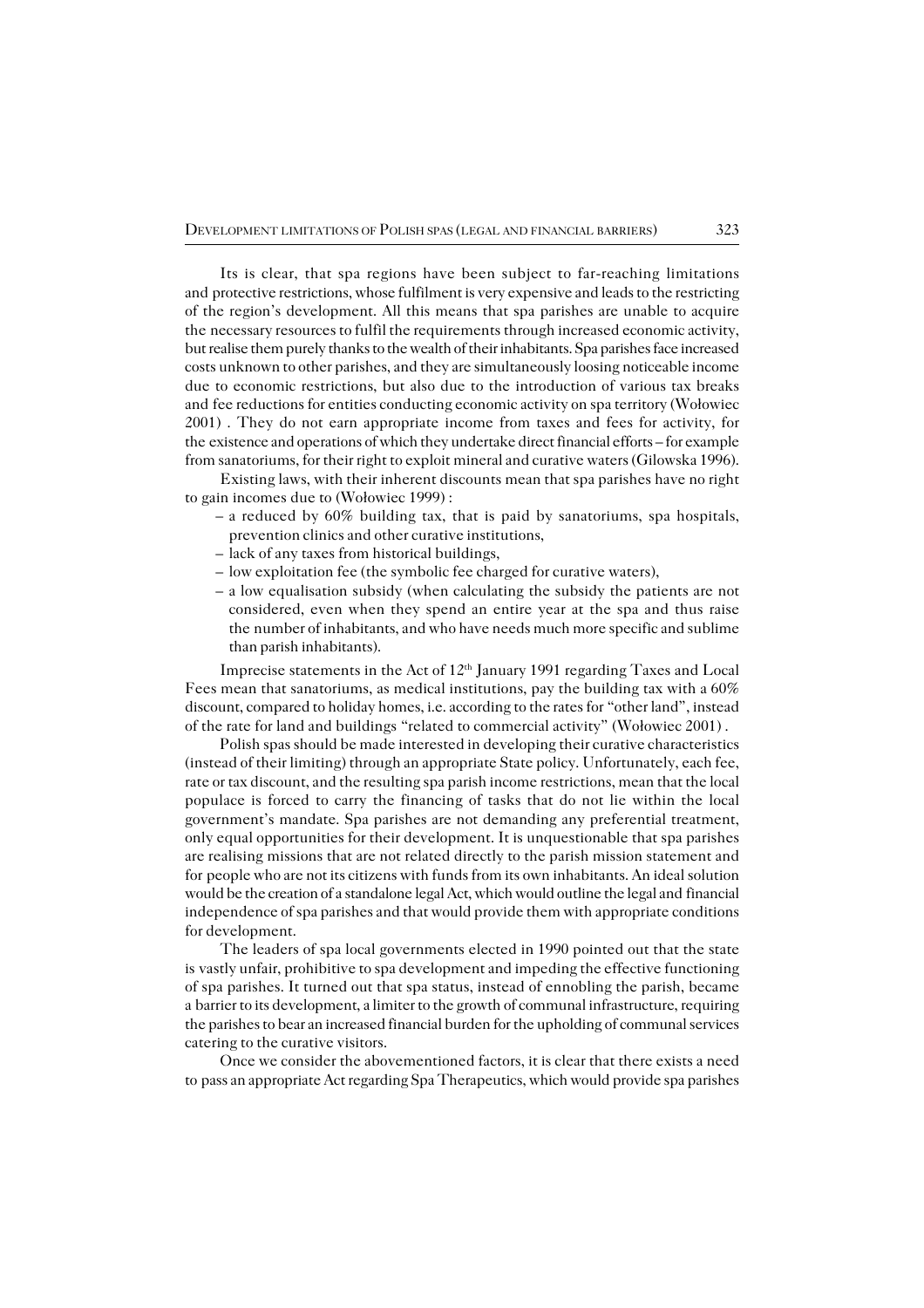with appropriate legal and financial conditions for their functioning. The lack of a specific legal and financial framework, means that those parishes are reduced to a uniform economic development, single−sector employment and serious budgetary problems.

How can investments into spa infrastructure be funded? Where can the funds for restructuring and modernising spas and spa therapeutics come from?

In the past many have tried to show the sources for financing of the spa, curative, tourist and sports infrastructure. Initially, it was supposed to be provided bycommunalisation and later by privatisation. Resources gained through such means were to be invested into developing the societal and technical infrastructure, while investor resources were aimed at enhancing the standards of buildings, services, etc. At the current moment there are no means for financing spa infrastructures, and the lack of a Spa Act means that Polish spas continuously function on the basis of the 1966 Act. Such a situation results in a continuously deteriorating economic state of Polish spas and their parishes. Many economic entities are undergoing de-capitalisation, structural unemployment is rising and the quality of the medical infrastructure is falling.

Privatisation offers a great hope, but it should be a privatisation of not only spa joint ventures and corporations but it should also enable the acquisition of resources forinfrastructure development. Due to the persistent under−funding of spa infrastructure, it could become apparent that an investor might be more inclined towards the production and distribution of mineral water than operating a curative service, especially in the difficult market situation and in conditions of a persistent lack of supporting infrastructure.

The best solution would be to utilise the financial resources, gained through privatisation, and directing them at the recuperative, tourist and sports infrastructure, while the resources gained from investors should be directed at increasing the standards of spa companies. The investor would provide a dual financial injection:

– for the stock, aimed at the infrastructure investments.

– an investment one, for the increase in recuperative and tourist base.

If resources gained through privatisation were directed towards the spa infrastructure, such a strategy would make Polish spas more competitive, while the investment projects would generate new employment opportunities. As a result, such an approach should generate work places not only during the tenure of the investment project, but also after its conclusion (services), which should free up the entrepreneurial activity of the local population. In the long run, there would be a possibility of creating a spa infrastructure that would decidedly enrich the recuperative and tourist offer, which would be of primary importance in gaining curative visitors from Poland and abroad.

### **Summary**

Spa parishes belong to such a category of parishes whose development does not depend upon the activity of their inhabitants, but upon centralised solutions. Due to their specific character, spa parishes have been subjected to far−reaching developmental limitations so that they could realise their statutory curative aims. The problems result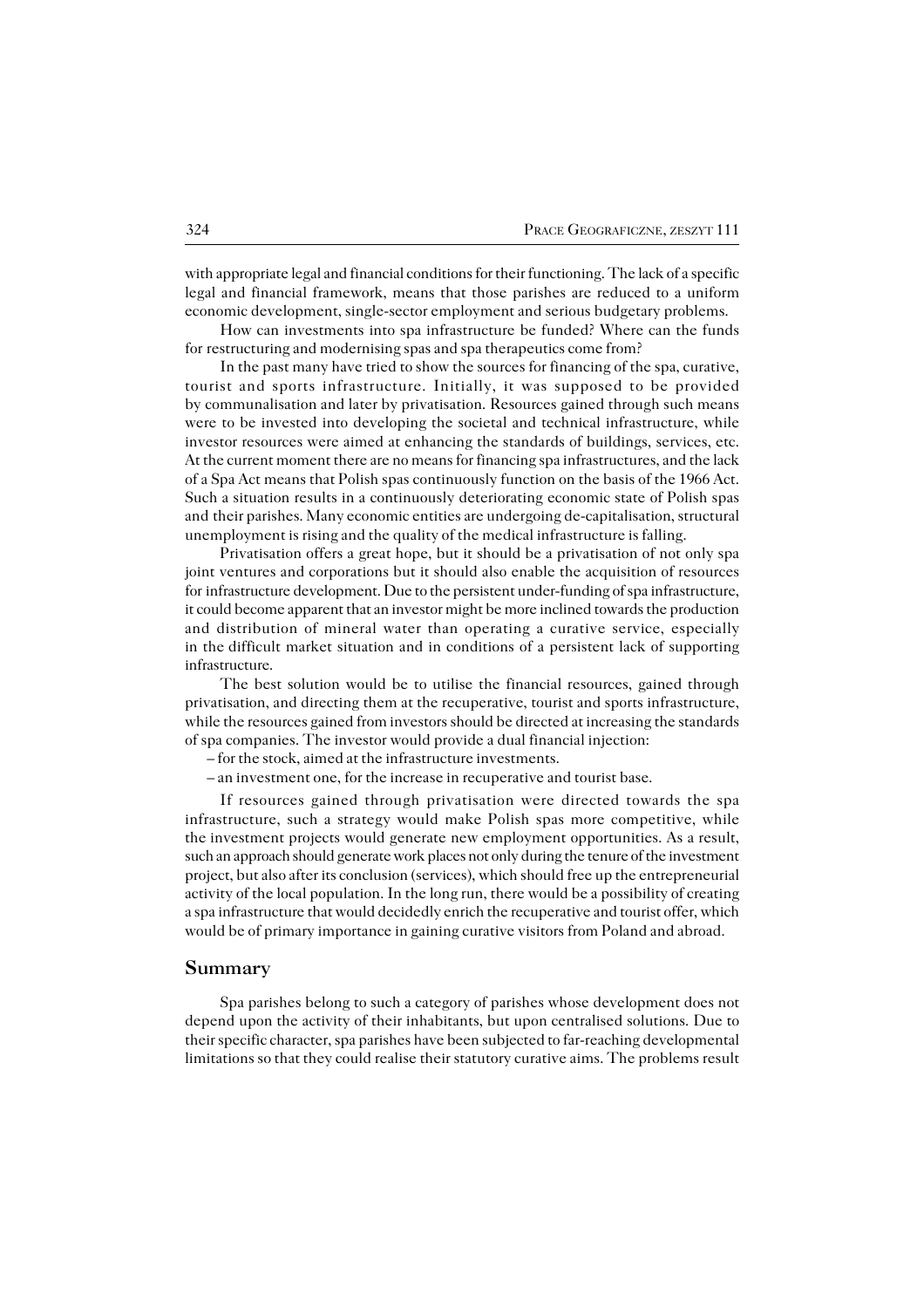from the fact that spa parishes were "inserted" into a unified system of funding local governance units, which prevents them not only from developing, but also from effectively functioning. This article analyses the legal and financial problems of spa parishes, illustrating their different character and their inability to cope with current economic reality, based on the 1966 Spa Act, which (unfortunately) still regulates spa operations.

#### **References**

*Biuletyn Kancelarii Sejmu, Biuro Studiów i Ekspertyz*, 1993, 1,16, Warszawa, 109−112.

- Gilowska Z., 1996, *Niedobory finansowe gmin uzdrowiskowych nierekompensowane w dotychczasowym systemie dochodów gmin w latach 1991−2000*, Lublin.
- Golba J., *Uwarunkowania prawne i finansowe uzdrowisk polskich*, [w:] Biuletyn Stowarzyszenia Gmin uzdrowiskowych RP, kwiecień 2001, 1−2, 56−64.
- *Regulamin Taksy Kuracyjnej przyjętej w 1986 r. przez Zgromadzenie Gmin Badenii−Witembergii*, Czasopismo Komunalne Zgromadzenia Gmin Badenii−Wirtembergii, 20/86.
- Standdfeld F.,1993, *Europische Kurorte Fakten und Perspektiven*, Limburgerhof.
- Wołowiec T., 1999, *Problemy Gmin Uzdrowiskowych,* [w:] *Wspólnota Samorządowa*, 6 listopad.
- Wołowiec T., 2000, *Podatki 2001 wpływ podatku od nieruchomości na funkcjonowanie Zakładów Opieki Zdrowotnej*, Antidotum − miesięcznik stowarzyszenia menedżerów opieki zdrowotnej, 1.
- Wołowiec T., 2001a, *Proces prywatyzacji i komercjalizacji uzdrowiskowych zakładów opieki zdrowotnej*, Biuletyn Stowarzyszenia Gmin uzdrowiskowych RP, 3.
- Wołowiec T., 2001b, *Finansowo−prawne ograniczenia funkcjonowania i rozwoju polskich uzdrowisk*, referat na I Międzynarodową Konferencję Naukową – *Turystyka Czynnikiem Integracji Międzynarodowej*, Rzeszów 16−18 listopad 2001.

## **Ograniczenia rozwoju polskich uzdrowisk (bariery)**

### **Streszczenie**

Stan i perspektywy rozwoju turystyki uzdrowiskowej są skorelowane z kondycją polskich uzdrowisk oraz z przebiegiem procesu prywatyzacji tego sektora. Konieczne reformy gospodarki uzdrowiskowej są wymuszone wzrastającą konkurencją zagranicznych kurortów oraz potrzebą wykorzystania ogromnego potencjału ludzkiego i materialnego (infrastruktura turystyczna, sportowa i rekreacyjna), jaki skupiony jest w polskich uzdrowiskach.

Przyszłość polskich uzdrowisk zależy od regulacji prawnych, które unormowały by funkcjonowanie tej kategorii gmin. Brak ustawy o gminach uzdrowiskowych, liczne ograniczenia rozwoju oraz permanentne niedofinansowanie polskich gmin uzdrowiskowych, stanowi zagrożenie dla infrastruktury uzdrowiskowej, lecznictwa uzdrowiskowego i szans rozwoju tej kategorii gmin. Ustawa o gminach uzdrowiskowych to akt prawny kompleksowo normujący całokształt gospodarki gmin uzdrowiskowych, podobnie jak ma to miejsce w innych krajach Unii Europejskiej. Posiadanie statusu